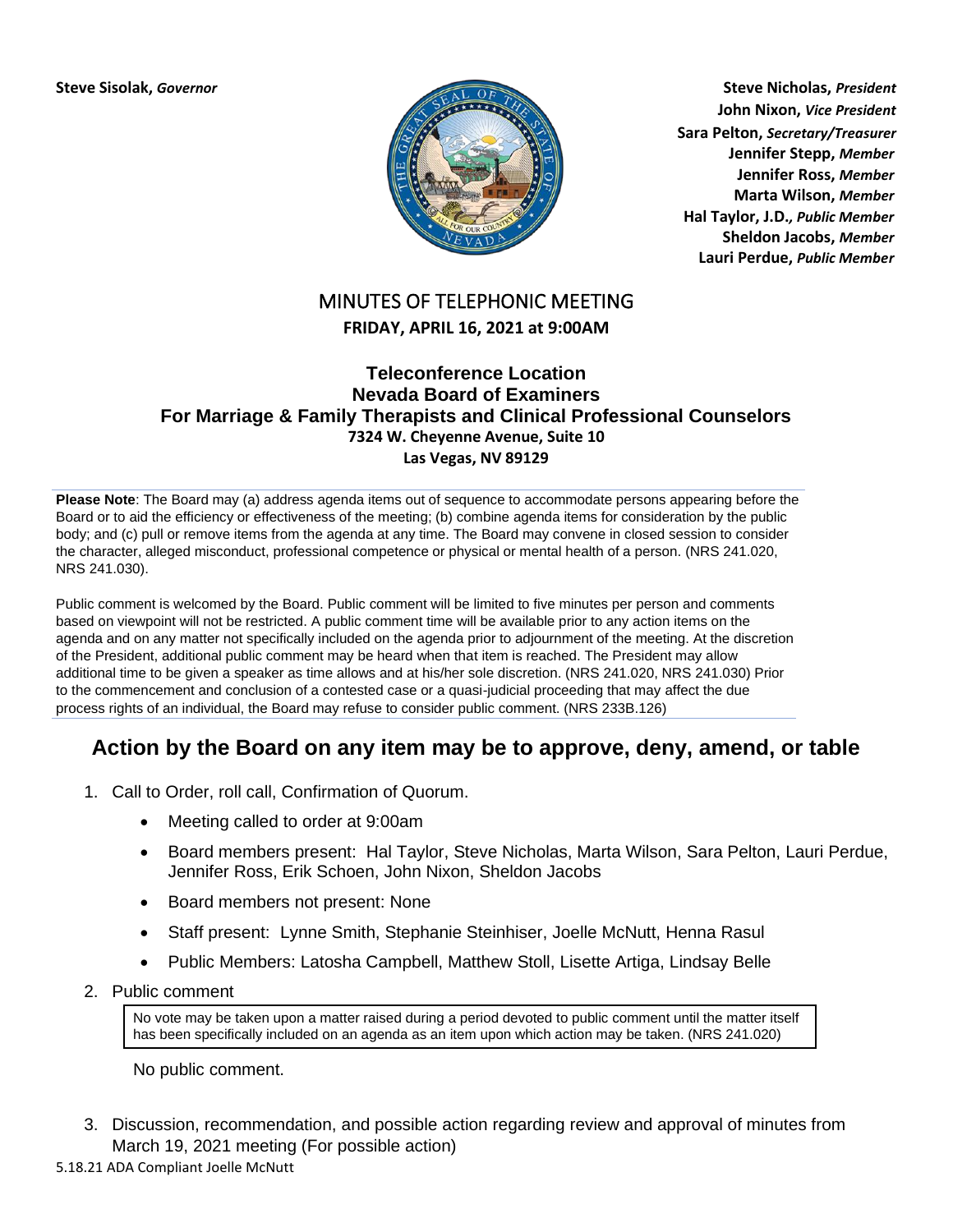Motion to approve minutes from March 19<sup>th</sup>: Hal 1<sup>st</sup>, Sheldon  $2^{nd}$ . Sara abstains; Motion approved unanimously.

4. Review/Decision regarding the following licensees who have petitioned the Board to be Primary Supervisors for Marriage and Family Therapist (MFT) and Clinical Professional Counselor (CPC) Interns: (For possible action)

| <b>Supervision Applicant</b> | <b>AAMFT Approved</b><br>Supervisor/Supervisor<br><b>Candidate or CCE</b><br><b>Approved Certificate/</b><br><b>Supervisor Course</b> | <b>Transcript of 45-</b><br>hour<br>Graduate-level<br><b>Supervision Course</b> | <b>Mentor Signature of</b><br>Supervisory<br><b>Experience</b> | <b>Mentor Contract</b> |
|------------------------------|---------------------------------------------------------------------------------------------------------------------------------------|---------------------------------------------------------------------------------|----------------------------------------------------------------|------------------------|
| <b>Matthew Stoll</b>         | Yes                                                                                                                                   | N/A                                                                             | Yes                                                            | N/A                    |
| <b>Judi Davis</b>            | Yes                                                                                                                                   | N/A                                                                             | Yes                                                            | N/A                    |
| <b>Abby Peddieson</b>        | Yes                                                                                                                                   | N/A                                                                             | Yes                                                            | N/A                    |

Motion to approve all three Primary Supervisors made by Erik; John  $2^{nd}$ . No abstentions; motion approved unanimously.

5. Review, discussion, and possible action regarding Lissette Artiga's application for a CPC internship license (For discussion/possible action)

Lynne: From the timeline in your packet, her original CPC Intern license was granted 8/28/2015, 2018 she received a license extension. Tabitha Johnson was her primary supervisor. On 9/29/2019 her primary supervisor recommend that she take a break from practicing. January 2021, she turned in a new application to be a CPC Intern with her primary supervisor as Brandon Lane. She provided legal paperwork for this application as well as her original application which is included in your exhibits.

Steve: how many hours were accumulated to this point?

Lynne: almost 3,600 hours on her 2/28/2019 six-month report. She still needs to take and pass the exam.

Erik: I may have some questions but would like to hear from Ms. Artiga first.

Sheldon & Hal: yes

Lisette: (via chat) Good morning, my sound isn't working

Sheldon: (via chat) Lissette, can you please call in? Can you even hear us?

Henna: because the chat function was not disabled at the start of the meeting, the chat function is available but must be read into the record. You can attach a full copy of the chat to the meeting minutes.

Sheldon: can she just call in?

Erik: If she could call in, that would be great. I'd rather hear from her in person rather than through the chat function, if possible. I'd like to hear her summary of what's transpired, where things are at now and where we're going.

*SKIP TO ITEM #6 so that Ms. Artiga may be able to speak with board members*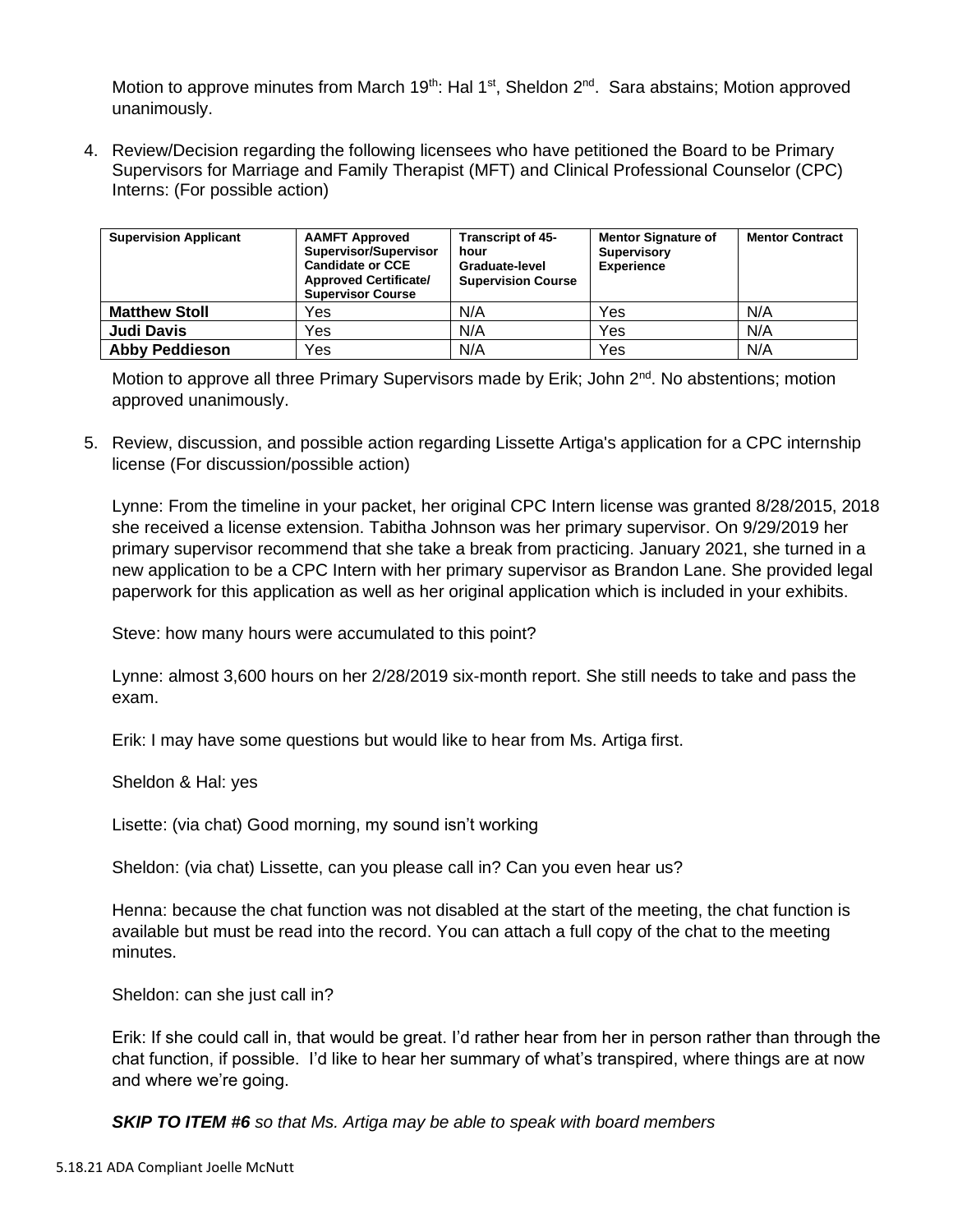# *FULL COPY OF CHAT*

00:17:58 Lissette Artiga: morning my sound isn't working 00:22:33 jacobssa: Lissette, can you please call in? Can you even hear us? 00:23:07 Erik Schoen: Lisette — Can you call in on your phone? 00:23:33 Lissette Artiga: I can call in 00:23:39 Lynne M Smith: 1 253 215 8782 US (Tacoma) 00:23:40 Jennifer Calloway: One tap mobile +12532158782,,94124798973# US (Tacoma) +13462487799,,94124798973# US (Houston) Dial by your location +1 253 215 8782 US (Tacoma) +1 346 248 7799 US (Houston) +1 669 900 9128 US (San Jose) +1 301 715 8592 US (Washington D.C) +1 312 626 6799 US (Chicago) +1 646 558 8656 US (New York) Meeting ID: 941 2479 8973 Find your local number: https://zoom.us/u/adAU7nSMn0 00:56:21 Erik Schoen: I'm still here. Lagging internet so turned off video.

## *RESUME IN MEETING*

Erik: Ms. Artiga, can you just give us a summary of what happened, why we're here today, and where we're going?

Lisette: in May of 2019 my dad passed away. And during that time, I was seeing my clients less than the norm because of the family situation that I had going on. So, I told my clients I had an emergency to attend to. My supervisor at the time wanted me to still test. She said she wanted to see where I would score at. I didn't say anything. I kinda felt like it was too soon. I took the test and I passed the 1<sup>st</sup> part but not the 2<sup>nd</sup> part. Then she had written a letter stating for me to take the year off. During that time, I believe it was in August, I had a disagreement with my ex, and he had called the cops on me. He didn't want to break up and I wanted just to let things go and move on.

Steve: I don't want to put pressure on you to re-hash your personal history. I realize it's sensitive, but to help us as the board to understand. We read through your statements and it's been quite a ride for you. So, I definitely wanted to validate that. But I also want to be sensitive that you don't feel pressured to share your personal history in an open meeting. So that's your call right there.

Lisette: Okay.

John: What probably might be helpful is to just focus on the aspects where your practice of counseling, your internship, your work with clients, was affected by the events in your personal life.

Lisette: so, during that time, I was telling my clients that I was not able to see them as I had been seeing them and they needed to see somebody else within the agency where I worked at – they could see somebody else. And a lot of them did not want to do that. But I still gave them the option to do that because of what was going on in my situation.

I was being very ethical to make sure that they didn't feel abandoned or neglected or that I wasn't there for them. But because I had let them know that I had an emergency that came up and I wasn't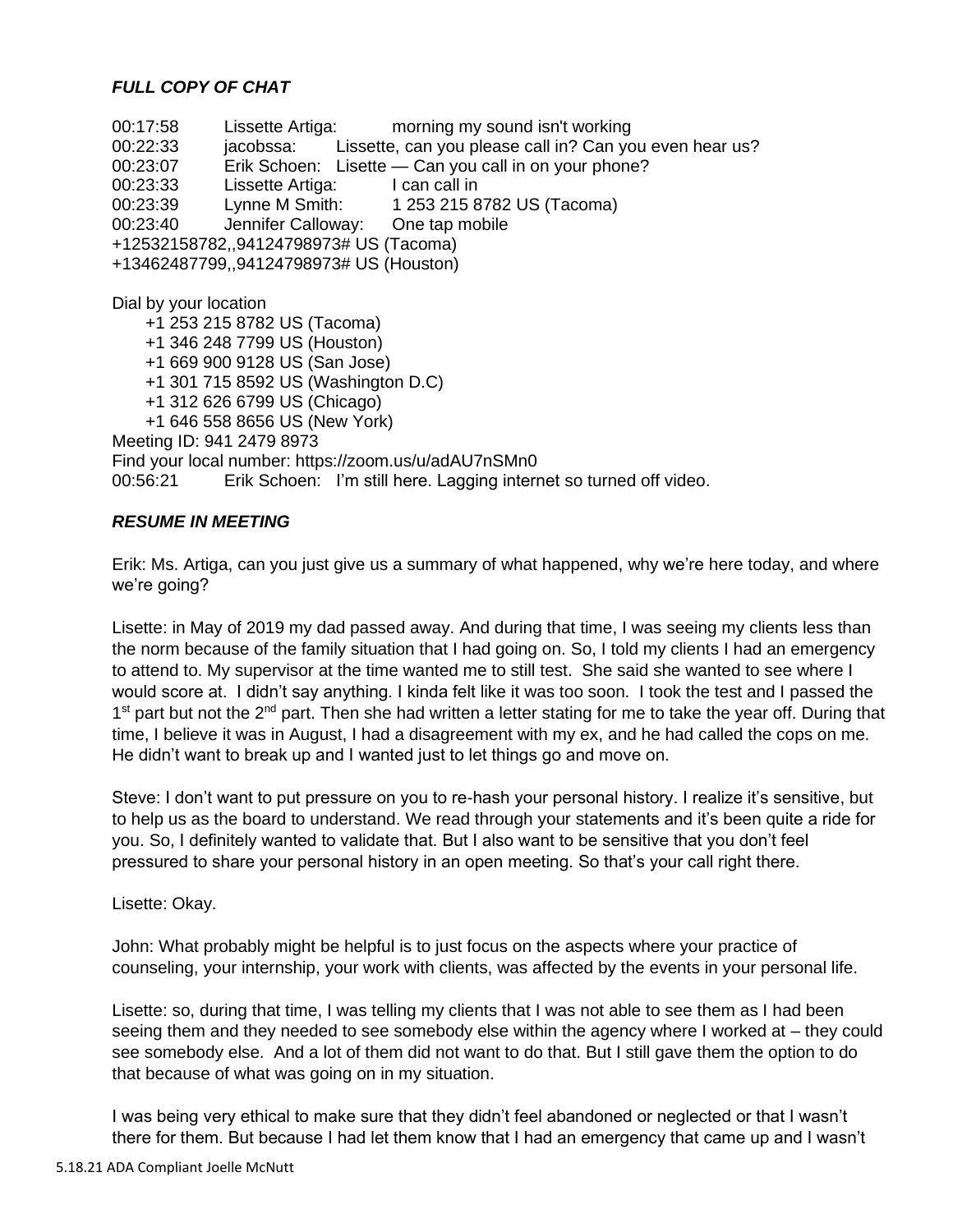able to see them as I had previously been seeing them. And, there was, I believe, one or two clients that I had scheduled out, and during that time I was in the hospital being seen and I wasn't able to cancel those appointments. And I believe it was just two of them. My two supervisors, because I made sure to contact them to let them know what was going on. I don't know if they saw the clients or not. But I made sure to let the clients know that I was very sorry about that because I would always make sure to reschedule ahead of time in case of something were to happen that I was not able to meet with them. And that was the only time that happened during my internship that I was not able to meet with two clients that I had scheduled for.

Erik: Ms. Artiga, what we have in front of us is pretty serious. I mean, this is as serious as any sort of history with respect to not being able to follow through with ethical guidelines, failure to provide treatment. And so, I think I'm most interested in what lessons you've learned and what you're going to do different going forward.

Lisette: I have received counseling in the past and whenever I do need it, I do ask for the assistance and the help. I make sure that I'm okay in order to come back. And I always make sure to follow up with the supervisor at the time – I make sure that I was always talking to her and to my secondary and also to the site supervisor that I have. And the new supervisor that I have, I will make sure to stay in contact with him and my secondary.

And learning from my experience, I've never had two parents pass away so close to each other [pause – call dropped].

Hi, my cell phone hung up. I know in the future this would never happen again since both of my parents have already passed away which was very hard to have gone through. And with having to make sure that no matter who's involved in my life, that I don't have somebody that could put me in jeopardy of being in trouble in any type of situation because this is very detrimental to everything that I've worked so hard for. All my years of education, specifically the stuff that I've always wanted to do. And so, in moving forward, you know, no matter what when I need help, I will seek out help, like I have in the past. I continue now to get counseling with a psychiatrist that I've been seeing for a period of time and I also have gone to Canyon Ridge and to the counselor there, too. In the past I have seen a private counselor to work on other things. So, if I know that I do need the help, I do speak up and say that I need to see somebody or talk to somebody about what's going on.

Steve: Ms. Artiga, what is your internship plan and proposal, if we were to grant this?

Lisette: I have difference agencies that I wanted to talk to Brandon Lane about because I've asked him if it's okay that we discuss these sites because we both want to make sure that they're ethical, especially in their billing practices.

Steve: so, do you currently have a specific internship plan and proposal?

Lisette: I have places that I've interviewed with, because I asked the office if it was okay that I try to get a job and they told me it's okay. But I would let them know the situation and I would have to wait to see if I get approved or not. So, there's a couple of different agencies, I'm waiting to see what happens today and then to speak with Brandon Lane about these agencies before moving forward to actually accept a site.

Steve: Right. Any other board members have questions or comments here?

Erik: go ahead Hal.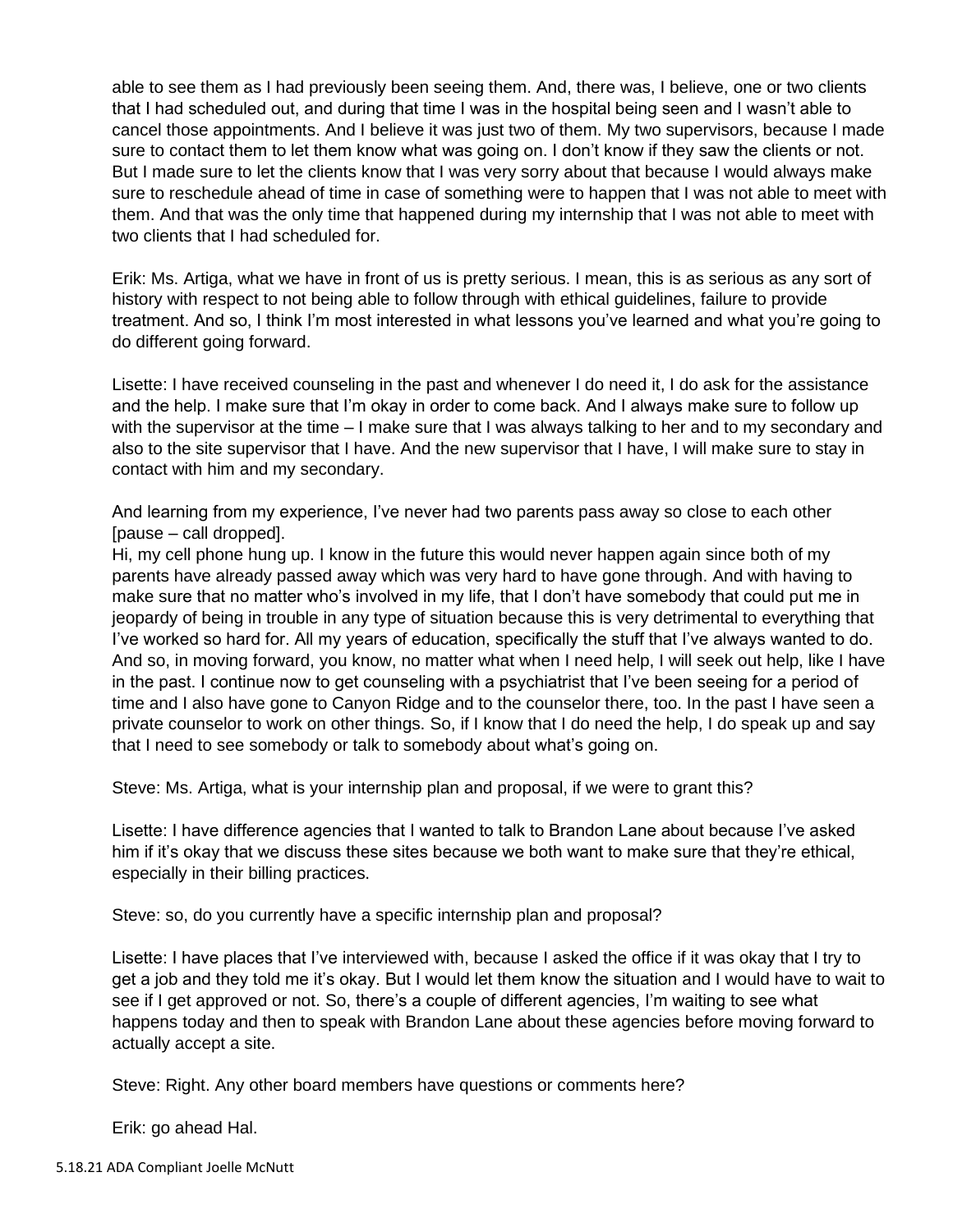Hal: Here's what concerns me about clients. I do not want to make a determination. You indicated that you had contacted your clients to let them know that there was going to be this problem, this break in service in terms of you being able to work with them. We've got other documentation that would indicate there were problems with that process. Part of what I want to say to you is that good, solid internship plans that, in fact, your supervisors can help to facilitate care for clients. If you're in the hospital and it's going to affect clients but it's too much for you to deal with, that's when you need to be turning to your supervisor and asking for their help. We need to know that your clients will be kept in the loop in terms of their treatment. I hope you will keep that in mind when you come back with an internship plan. That is part of the reason that supervisors are there for interns.

Sheldon: I want to echo that sentiment, that communication with your supervisor is imperative, in terms of your ethics.

Erik: I would like her supervisor to be present at the next Board meeting

Marta: it looks like your supervisors were both concerned with your well being and there are some inconsistencies in your response time with them. I would like to hear more about that, especially with supervisors in the future – how they're going to work with you on that.

Jennifer: I want to echo what everyone else has said that you really have been through a lot. So, I think it's appropriate to request a really solid plan about what supervision entails going forward. And not only communication and expectations for supervision but also the ways in which you'll be able to take care of yourself and make sure that you're starting off with recognizing your own limits. So, addressing both the client care piece but also the self-care piece as well.

Steve: Yes, I absolutely agree with you Dr. Ross. Articulating in the plan the contingency safety precautions for clients and for you. A self-care concept imbedded into the internship proposal and plan. Any other board members?

Motion to made deny Ms. Artiga's reinstatement at this time pending that she supplements her application with a very detailed internship plan and proposal which outlines not only the normal logistics of a plan but includes safety precautions both for clients and self. In addition, we would request her primary supervisor to attend the next board meeting and be ready to describe the internship plan made by Steve; Jennifer, 2<sup>nd</sup>. No abstentions; motion approved unanimously.

6. Review, discussion, and possible action regarding Latosha Campbell's application for an MFT internship license (For discussion/possible action)

Lynne: Latosha received her original MFT Intern license on 1/22/2016, at the time, her primary supervisor was Richard Vande Voort. She filed six-month reports through 9/1/2019, and on 9/1/2019 she sent us a letter saying that she had made the decision to stop practicing as she was under investigation for Medicaid fraud. She turned in a new MFT Intern application on 3/24/2021 with Richard Vande Voort as her primary supervisor. She was found guilty of Medicaid fraud for failing to keep accurate records, she was charged, and we received the disposition notice and judgment on 3/24/2021.

Steve: board members – any questions or comments?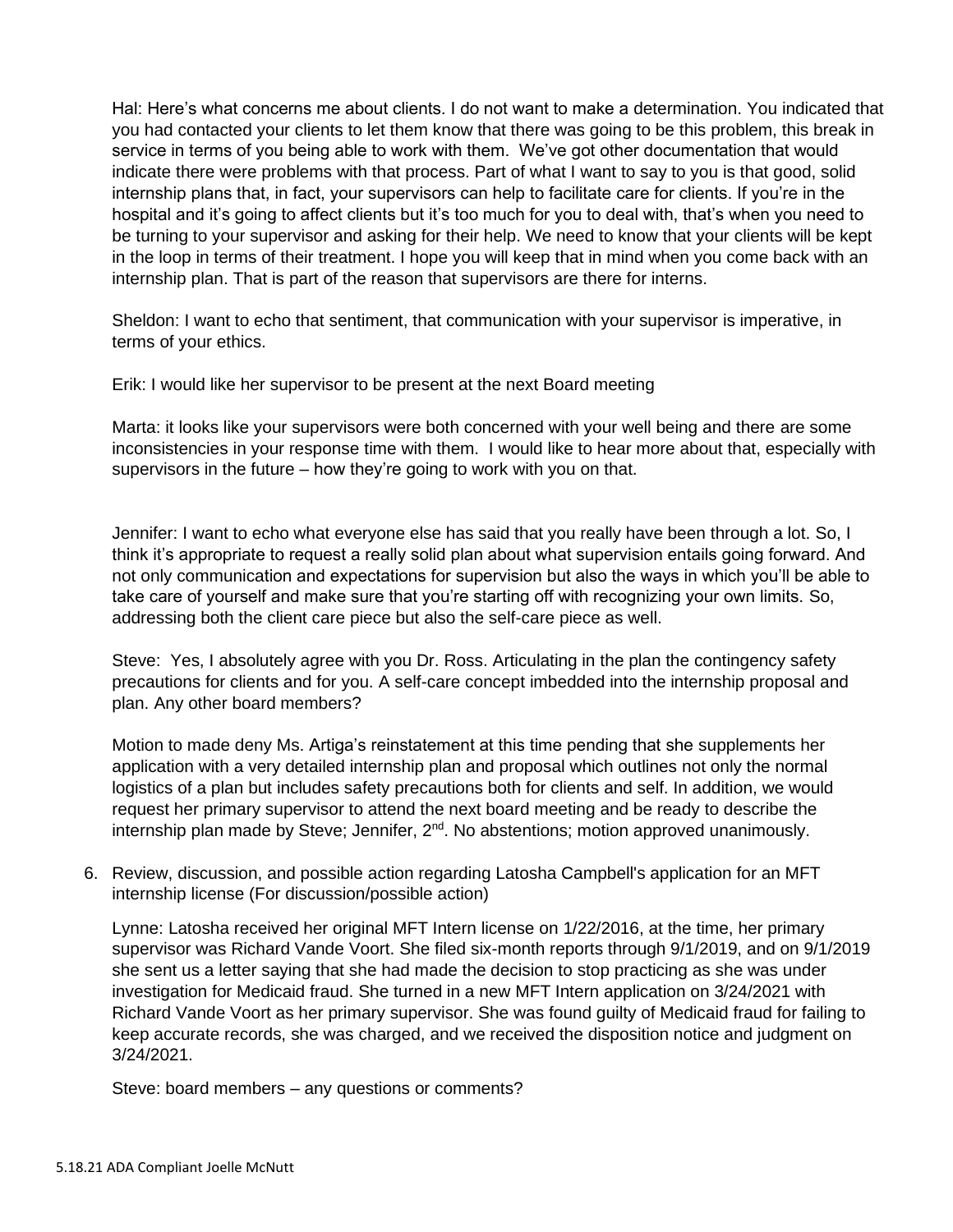Hal: there seems to be some breakdowns in communication with her supervisor. What have you learned in terms of interacting with your supervisors from this to make sure that everybody is on the same page and you're getting the guidance that you need?

Latosha: I was ill in 2017 and my supervisor can attest to that; so that was the breakdown in communication there. Which is also the reasoning for the result in my case as well. It was because of illness: I had a reaction to anxiety medication that almost took my life.

Steve: So, can you answer Hal's question about whether you have you thought about interacting with supervision and supervisors any differently in the wake of that chapter?

Latosha: just to continue to communicate. I don't know because I was ill. I can't really answer the question correctly that you're wanting. I was ill at the time; I was borderline agoraphobic and couldn't be around anyone for at least six months that's the breakdown in communication that I had with my supervisor. And I did attempt to communicate with him as much as I could without further medical treatment and things like that. So, I have learned that I must communicate regardless of my current situation.

Hal: if we go forward and approve your request, what are your plans in terms of what do you expect to be doing professionally?

Latosha: I am not 100% yet and I take it day by day. I am planning to continue with my 300 hours as well as sitting for the exam. I do plan to continue to see my supervisor weekly and see my secondary as well. And just taking it step-by-step, that's all I can do at this point and seeing how that goes.

Hal: do you have anything lined up in terms of employment?

Latosha: as far as employment, I don't have anything lined up, and with supervision and the hours I have left it is to work at Choices under the clinical supervision of Riley Kline. He's an LCSW.

Steve: we do not have an articulated supervision intern plan, is that correct?

Latosha: I just have Van, who is my primary supervisor. I haven't started anything yet.

Steve: That's what I needed to know. In addition, I'd like your feedback on lessons learned about Medicaid fraud. That's a pretty egregious offense. I looked at the fine – that's not a little one.

Latosha: Uh huh.

Steve: can you walk us through the learning process on that event?

Latosha: I was ill. I basically abandoned my agency

Steve: and the clients

Latosha: and my clients due to illness. So, I have to make sure that I maintain adequate records which I…Everything was just so messed up: no adequate representation on my part, I did not have. I took the deal because it was my agency and to get it over with because it was prolonging, and they wanted to stretch it out further. But I took the responsibility for my agency since it was my agency and responsibility.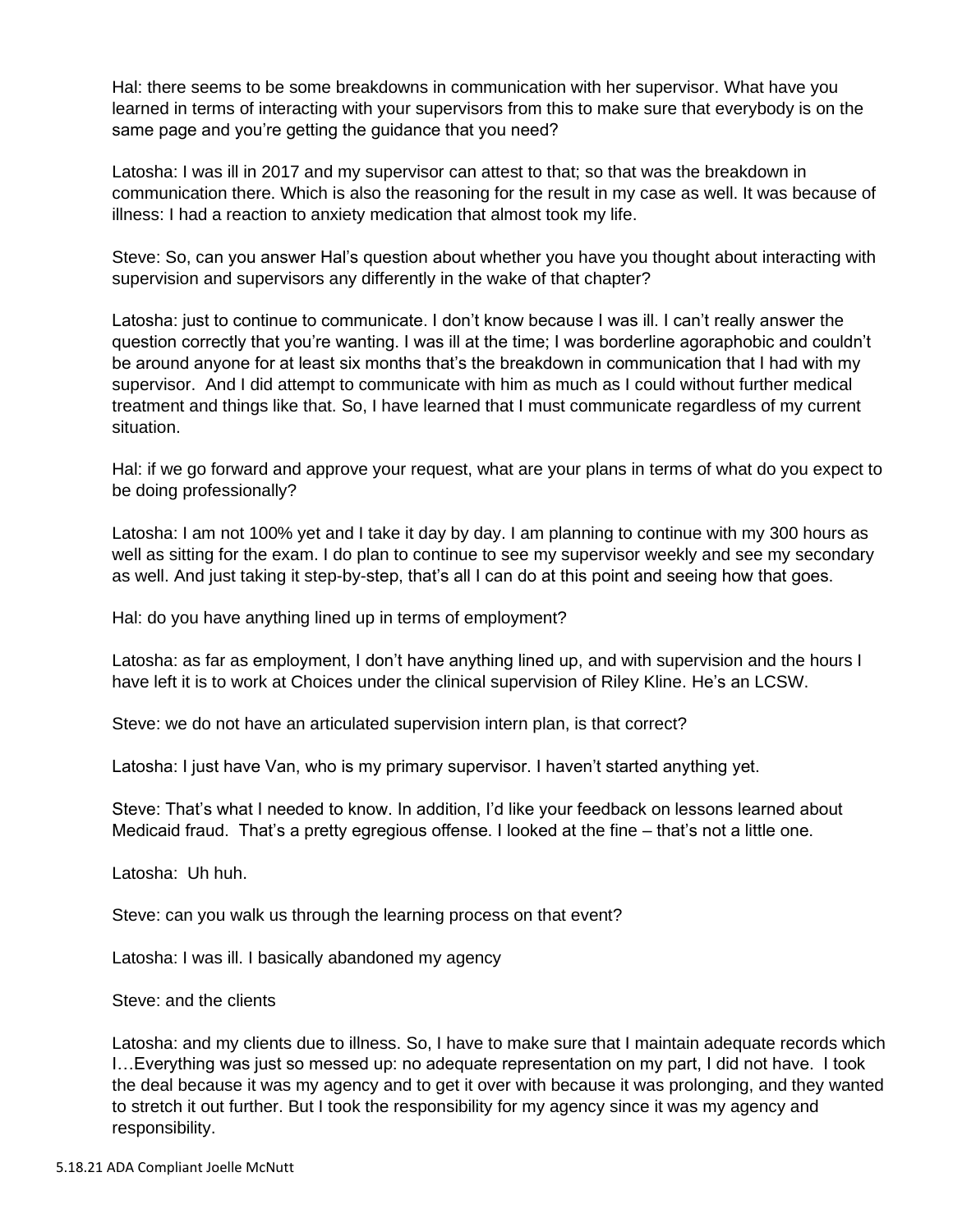Steve: Ms. Campbell, it was your agency at an intern level?

Latosha: I had my own business, yes.

Latosha: yes.

Steve: Okay. My thoughts, and I really want feedback from other board members, is I am not comfortable reinstating an internship license with the lack of information that has been presented. There is no clear internship plan. I am alarmed that you were able to run your Medicaid agency as an intern and I'm also concerned about your supervision not actually addressing that. So, I'm a big fan of Van's however, I think that you and he need to, deserve to, articulate a crystal clear internship plan. And then we can reevaluate this in the future. I am also not currently comfortable observing credit for hours that have been obtained up to this point because they demonstrated a lack of consistency and ultimately, fraud.

Would other board members chime in if they choose to?

John: That does make sense to me, Steve, because I did have the question of ownership of actions taken. What seems like it was knowingly engaging in Medicaid fraud…?

Latosha: (overtalking) that's not true

John: Okay, that's what I was wanting to clarify because I don't have the details. So, somebody else then billed Medicaid with your NPI number, is that how it happened?

Latosha: I was not the biller. I had absolutely nothing to do with billing, no.

Steve: except that your name is on it, Miss Campbell. So, you have everything to do with billing.

Latosha: right.

Steve: and we're not here to have a hearing about this. I would like to keep this in the lane of reinstating her internship license. Keep going John.

John: it's not like we're going to rehash what's gone through the courts but what I think we would be looking for is that learning has taken place and adjustment of ownership and responsibility such that you are fully operating in an ethical manner and according to the law and taking responsibility for everything that your name, your reputation, your skills, that your disposition is attached to.

Erik: (garbled) Can you hear me now? So, I agree with everything that has been said so far, I am not comfortable making any kind of decision today regarding any sort of reinstatement of internship or hours. I would like to have her proposed primary supervisor, Richard Vande Voort, in attendance at the next board meeting to hear his perspective and to hear what the plans are for Miss Campbell's internship. How together they plan to stay in front of that, with any issues that might arise.

Sheldon: I agree with everything that has been said. I know that there some mention of anxiety issues and so I guess my question or ask would be something along the lines of some kind of counseling? To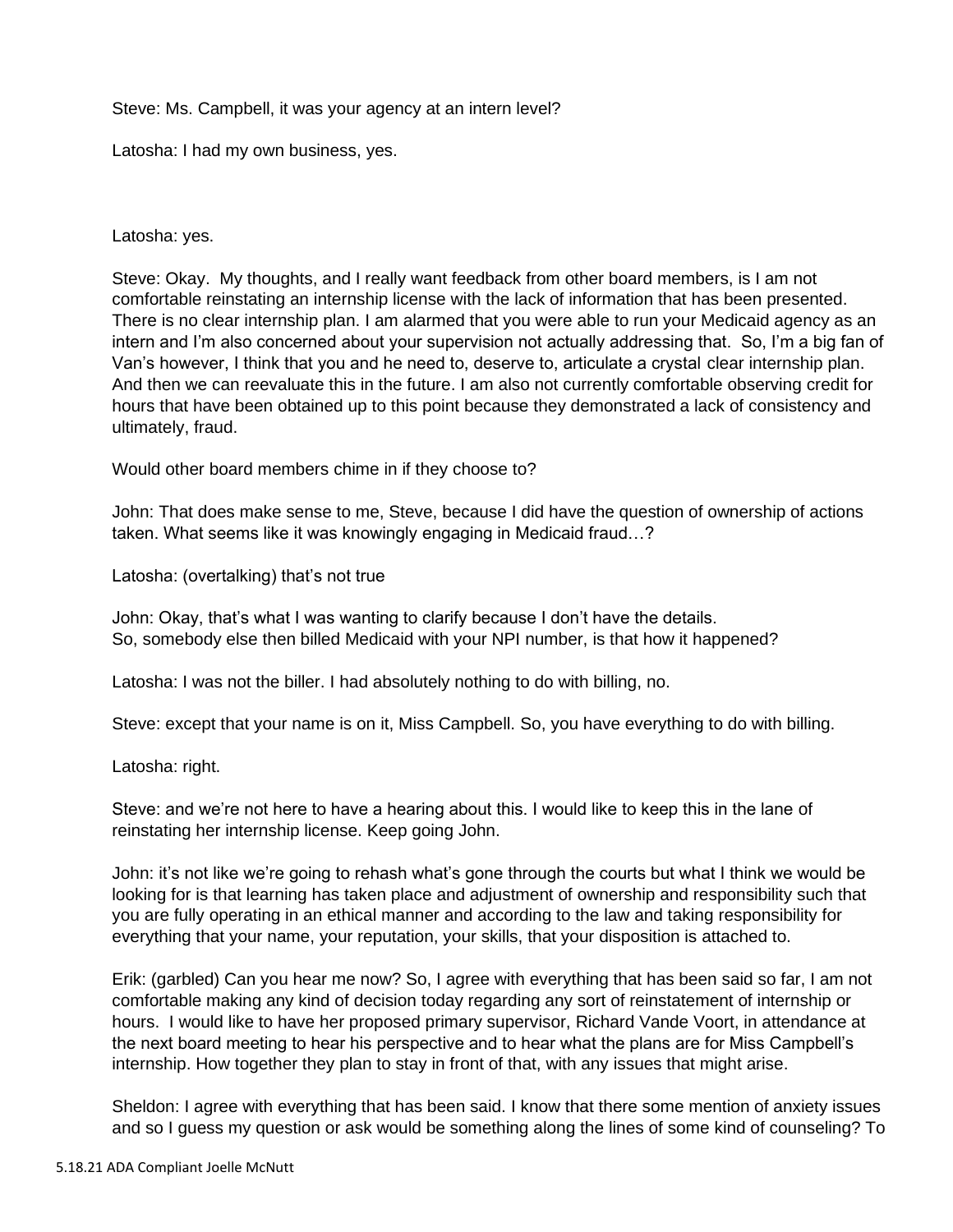help you get through what seems to be a very difficult time for you as you clearly stated earlier. So, how are you going to work through maybe a similar situation if that issue should arise again. That's one of things that I might suggest would be some form of counseling moving forward that hasn't been addressed.

Steve: any other board members?

Hal: maybe there is a need for monitoring, maybe reporting how things are going forward. I think we're going to have to keep a close eye, given the history here. I hope everything goes great, but it puts the board in a position where we have to take whatever responsibility we feel is appropriate given this history.

Steve: agreed. So, as I'm looking at this again, I want to find a way to articulate that we want Ms. Campbell to come back into the profession in the future but we will not be making a decision on this today. I would like a very clear internship and resumption proposal, that is clearly outlined with the training and not just supervision every week around what exactly would be covered. I'd like some documentation if there's been any continuing education in ethics and supervision with that. And I also agree with other board members to have Mr. Vande Voort attend the meeting to articulate this proposal.

Any other comments?

Motion to deny Ms. Campbell's internship application at this time pending a clearly defined internship proposal and plan and have her primary supervisor in attendance to help clarify that.

Made Steve, Hal 2<sup>nd</sup>; no abstentions; motion approved unanimously.

Steve: Miss Campbell, I'm really hoping that you will sit with Mr. Vande Voort, he's a terrific man as you and I both know, and really hammer out some great details on how to move forward so that we can get you across the goal line for your career. Okay?

Latosha: Alright.

Steve: Thank you, we'll see you again.

## **SKIP BACK TO ITEM #5**

7. Review, discussion, and possible action regarding posting board meeting exhibits to the website (For discussion/possible action)

Erik: I think it was a good move, it is where things are headed. It is a proposed change in open meeting law. I hope that we could have a link where people would be able to access those materials. It's been my experience that having that kind of transparency only serves you well.

Steve: Yeah, I don't think we lose any points with more transparency, that's for sure. So, the idea, Erik, is to have the meeting packets all paperless and available for download on the website.

Erik: so, let me just review the language from AB 253 which was introduced to committee on March  $12<sup>th</sup>$ , this is from the letter that I'll be reading to you later. If it passes, would require the board to provide "information about how the supporting material may be found on the Internet website of the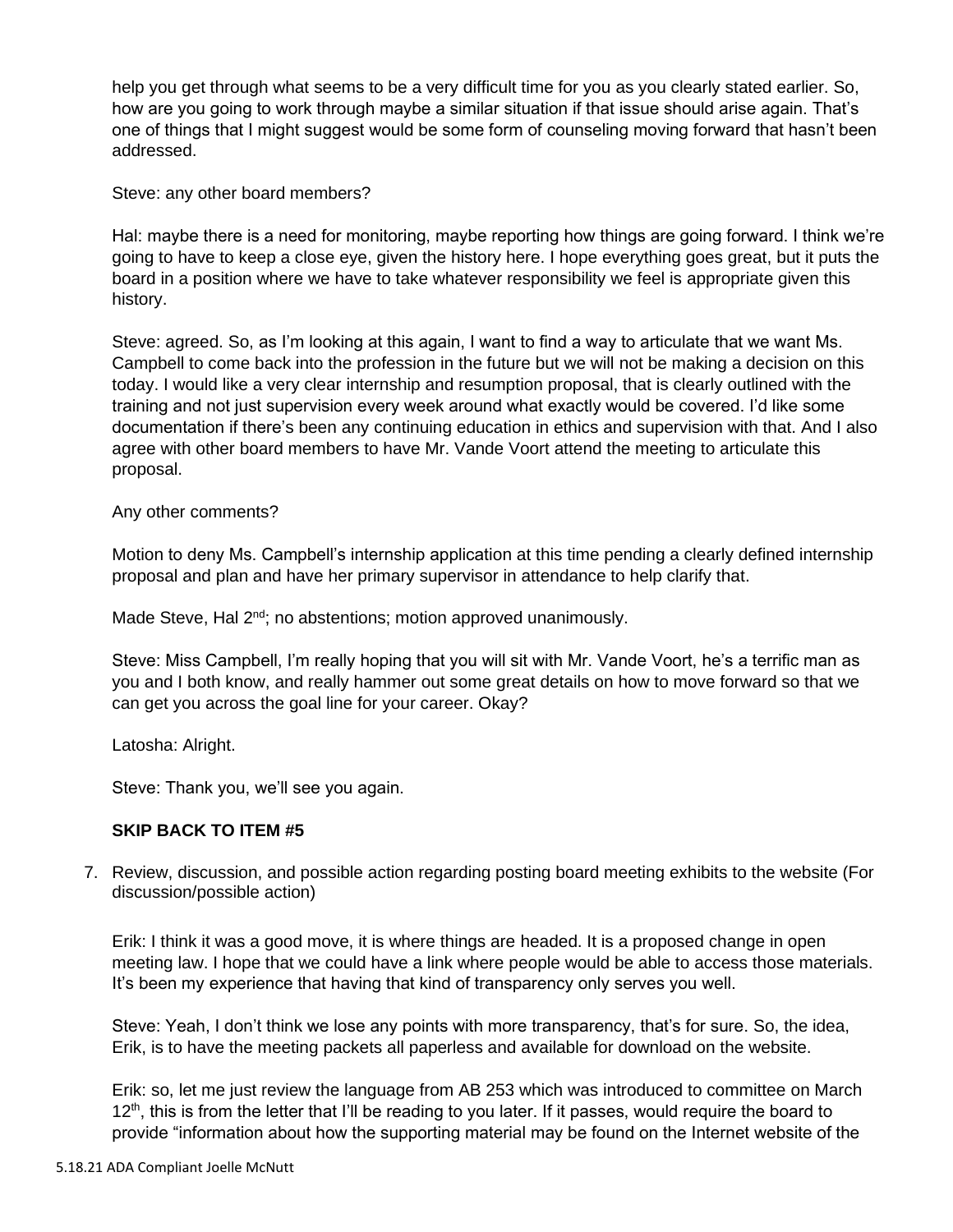public body." So, it could be a link to where the material can be accessed or a link directly to that material. But something that's very noticeable so that folks who are wondering where to find that material can easily find it.

Hal: I know that the draft meeting minutes was an issue, part of the reason that the draft minutes should be there is because some of the people who made comments who are not board members and they may want to see if their comments are accurate. I also would suggest to staff to have a conversation with Board counsel regarding any necessary redactions of private information.

Steve: Hal, you bring up an interesting point that I'd never thought of, that is having the minutes available so the public could check their own comments

John: I agree, and the important thing is to watermark as a draft, so that helps to differentiate between the draft and final version of the minutes.

Lynne: how much of this information is to be made public, some of that information was very sensitive?

John: so the message that needs to come out is that when people are submitting materials, you could let the people know that their documents will be made public and for them to give us the appropriate details for what they're needing.

Steve: that is the spirit of the waiver. This is certainly the evolution of the times with how things had to be done and how they probably will have to be done in the future. I know that printing out 69-page documents…going paperless saves us a couple of headaches.

Hal: this is what comes with being a licensed professional, part of our lives may not be as confidential. And I agree with John, meeting participants need to decide how much information they want to share, what they're comfortable with and that's also part of being a licensed professional.

Henna: it is still just a proposal, and they are still working on the intent and hashing out the details of actually when and if the packet is to be made available. It still has to be approved and reviewed by the legislature.

Erik: I still think it is a good idea, guys, regardless of whether it is passed but it saves trees and demonstrates transparency.

Marta: in the past we have asked members of the public step out if there is sensitive information discussed.

Henna: it depends on if it is a closed or open meeting. If it is a closed meeting, any material submitted for a closed meeting and recording are not made public

Steve: the spirit is that it would be uploaded and ready for the meeting, good intent when possible to have the information ready

8. Steve Nicholas petitions the board to discuss the results of the executive director's review (For discussion/possible action)

Steve: Stricken from agenda as all the information was not compiled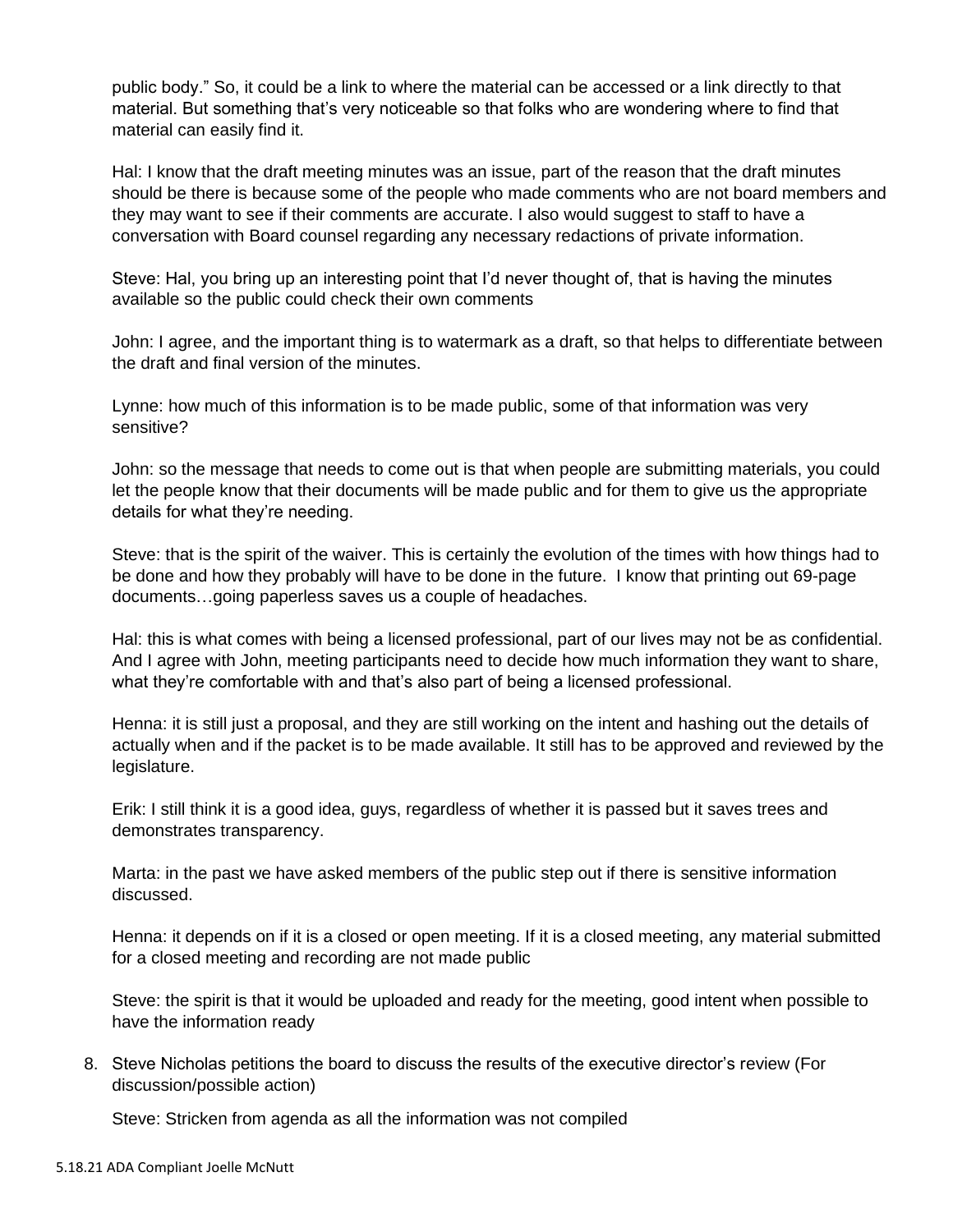9. Lynne Smith petitions the board to discuss providing full-time staff with a **.**25% raise effective 7/1/2021 to cover the 7/1/2021 increase in PERS contributions (For discussion/possible action)

Lynne: In order to not lose money, the budget would not be impacted,

Sheldon: It is worth the work that you guys are doing in the office,

John: I also agree, having an effective reduction in pay is not a pro

- Motion to approve made by John, Lauri  $2^{nd}$ . No abstentions; motion approved unanimously.
- 10. Lynne Smith petitions the board to review and approve the February financial statements (For discussion/possible action)

Sara: payroll is consistently under budget by \$4,000 per month and that .25% will be about \$310

- Motion to approve made by Erik, Marta  $2^{nd}$ ; No abstentions; motion approved unanimously.
- 11. Review, discussion of required board member positions for the upcoming fiscal year (For discussion)

Steve: our Board member positions are up for renewal in our next meeting, I would like to stay as the chair for another year, it is important to consider movement in those

Sara: I am going to step back as treasurer, it is a great time because there will be a new budget with renewals and a new budget

Steve: what are our positions,

Lynne: Chair/President, Vice President, Secretary/Treasurer

Hal: I do not think that public members should hold positions and it should be licensed professionals

12. Board Member Erik Schoen petitions the board to consider thoughts he would like to share as he approaches the close of 12 years of service to the Board of Examiners. (For discussion)

Erik shared a letter he wrote to the board describing his tenure as well as his vision for the board moving forward.

Steve: 12 years is a long tenure; our profession has significantly changed since then, and you have been instrumental in that.

13. Report from President (Advisement)

Nothing additional

14. Report from Treasurer (Advisement)

Sara: opening and closing balances, making recommendation of changing the reserve account to interest bearing account

15. Report from Executive Director (Advisement)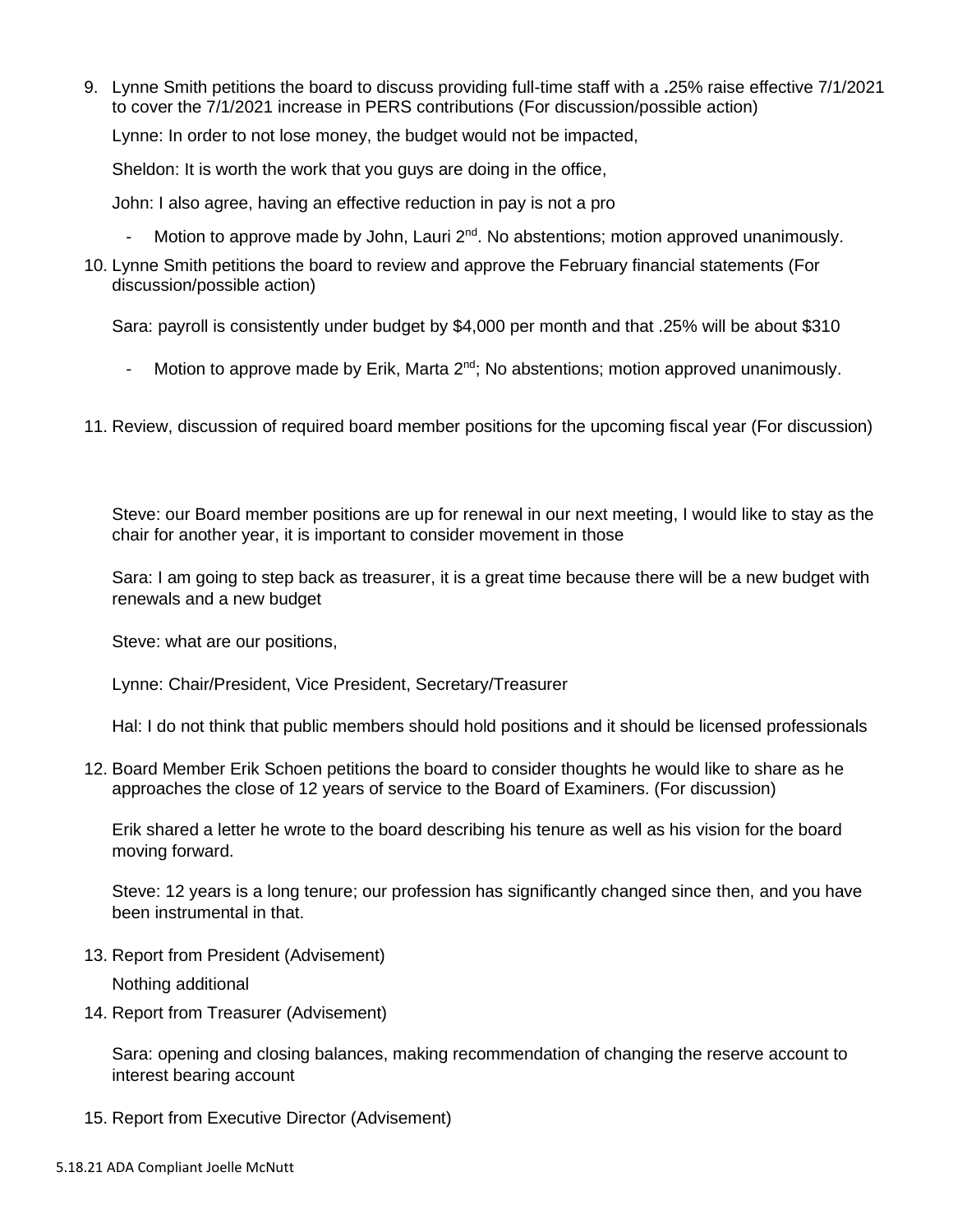Lynne: we hired a high-school student to enter in hours, mandatory debt collection information, I let them know that we do not have the information, SB335 de-commissioning 5 boards and we have would be requiring 5% of our fees

Erik: which 5 boards are they de-commissioning?

Lynne: Dental, homeopathic, oriental medicine, barbers, sports medicine

Steve: there was also legislature, what would be the reasoning behind why they chosen

Lynne: I do feel that the speed of which people are licensed

John: where do these licensees go?

Lynne: it will be a new division of the Occupational Boards through the Governor's office, the beginnings of a superboard

Steve: can we get the newsletters as part of the exhibits

16. Report from Senior Deputy Attorney General Henna Rasul (Advisement)

Henna: I have been in attorney for over 20 years and I have been working for the AGs office, my record speaks for itself, when you do not follow the advice of the DAG, then you risk forfeiting your immunity, it is wonderful working with all of you

17. Discussion regarding future agenda items and possible future meeting dates:

Monday and Tuesday, June 21st, and June 22<sup>nd</sup>  $@9:00am$  (Hearing)

Henna: this is going to be a pretty hefty hearing, there are a lot of witnesses and two attorneys and because there are attorneys there is a re-direct, cross, re-direct and that can keep going. It would be wonderful to have this be resolved and not continued since it is an old case

Steve: please make sure that you look at your schedules and be available

Hal: are there going to be anymore agenda items

Steve: speaks to the legitimacy of the decision

Friday, July 16<sup>th</sup> @ 9:00am (Public Meeting)

#### 18. Public comment.

No vote may be taken upon a matter raised during a period devoted to public comment until the matter itself has been specifically included on an agenda as an item upon which action may be taken. (NRS 241.020)

Lindsay Belle: thank you for allowing me to sit in, it has been a long time since I have done this, it was good.

19. Board member comments